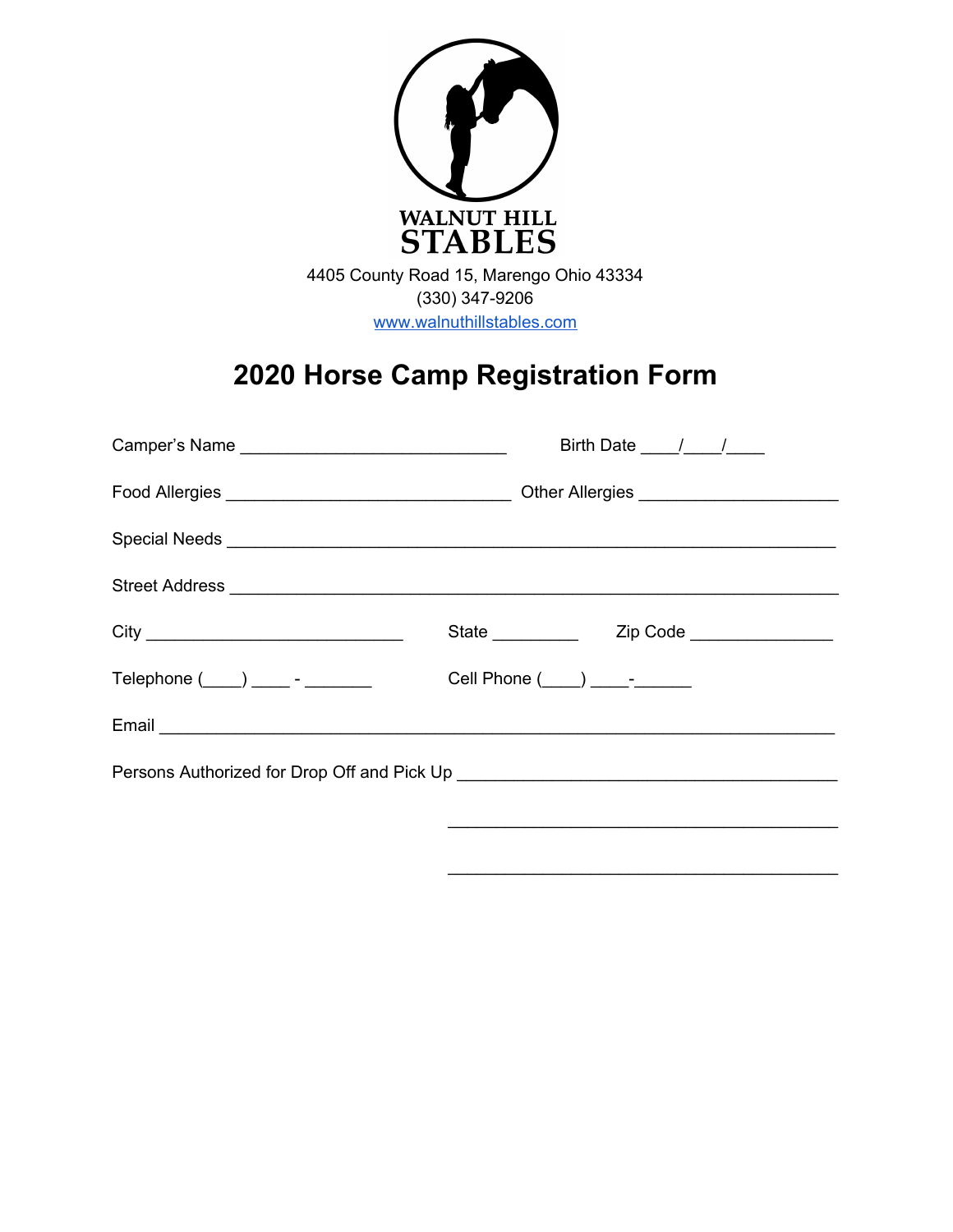#### **Camp Dates**

- **Horse Camp** June 22-26 10am-3pm, beginner-intermediate ages 9 & up. \$350
- **Horse Show Boot Camp** July 6-10 9am-3pm, intermediate-advanced riders. \$400
- **Beginner Horse Camp** July 13-17 10am-2pm, beginner ages 4-8. \$300
- **- Horse Industry Career Camp-** August 3-7 10am-4pm, ages 9 & up. \$425

### **Payment and Registration**

Registration deposit is \$100. Please print out, complete and mail this 4 part registration; registration form, horseback riding questionnaire, liability release, and medical emergency information with deposit to : Walnut Hill Stables, 4405 County Road 15, Marengo, Ohio 43334 with cash, money order or checks made payable to "Walnut Hill Stables". Deposit is non refundable. The only circumstance which would result in refunds would be if the camp is cancelled due to lack of registration.

\_\_\_\_\_\_\_\_\_\_\_\_\_\_\_\_\_\_\_\_\_\_\_\_\_\_\_\_\_\_\_\_\_\_\_\_\_\_\_\_\_\_\_\_\_\_\_\_\_\_\_\_\_\_\_\_\_\_\_\_\_\_\_\_\_\_\_\_\_\_\_\_\_\_\_\_

## **You will be contacted with confirmation of receipt of your deposit through email.**

Balance Due \$\_\_\_\_\_\_\_\_\_ upon arrival at first day of camp.

## **How Did you hear about Camps at Walnut Hill Stables?**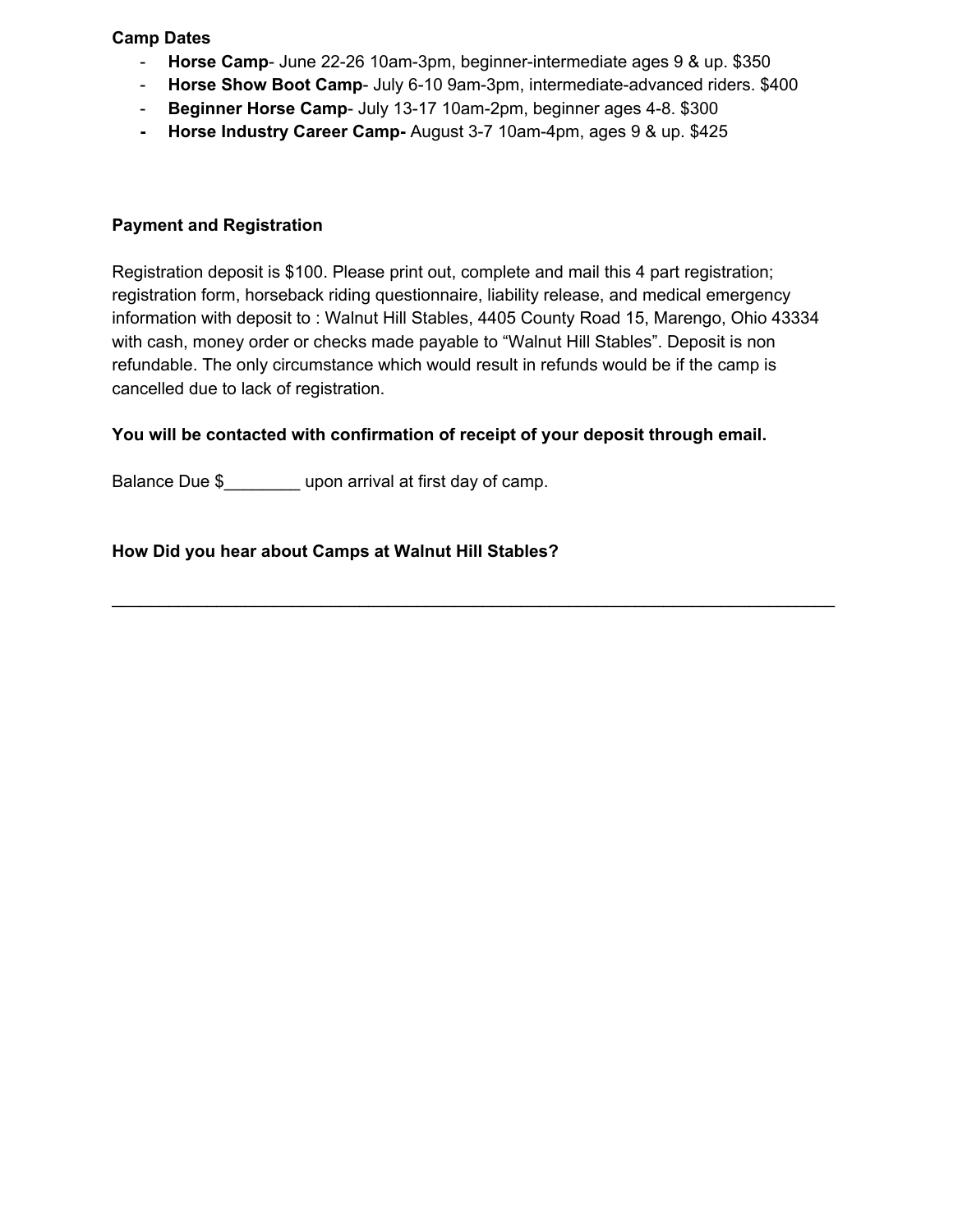# **Walnut Hill Stables Summer Camp Horseback Riding Questionnaire**

Please fill out this questionnaire to help us prepare for your time at camp. This form is necessary so we can match horse and rider appropriately and therefore give campers a great time at camp. Thank you!

| Camper's Name |  |
|---------------|--|
|               |  |

Height Neight Weight Weight Metal and Mexican Metal of the Mexican of that horses have a 170 lb. weight limit\*

Riding Experience (check one)

\_\_\_\_\_ Pre-Riding (never been on a horse, afraid of horses and/or may need support to sit balanced in saddle)

Beginner (ridden a horse but not for a long time or still needing to build on basic skills, little to no experience)

\_\_\_\_\_Intermediate (taken more than 5 horseback riding lessons and performs basic riding skills comfortable, also able to ride around other riders)

\_\_\_\_\_Advanced (takes/has taken horseback riding lessons consistently, can walk/trot/canter and perform basic riding skills, confident and comfortable with riding/working with horses)

Please describe and riding experience you have or anything we should know about your riding.

\_\_\_\_\_\_\_\_\_\_\_\_\_\_\_\_\_\_\_\_\_\_\_\_\_\_\_\_\_\_\_\_\_\_\_\_\_\_\_\_\_\_\_\_\_\_\_\_\_\_\_\_\_\_\_\_\_\_\_\_\_\_\_\_\_\_\_\_\_\_\_\_\_\_\_\_

\_\_\_\_\_\_\_\_\_\_\_\_\_\_\_\_\_\_\_\_\_\_\_\_\_\_\_\_\_\_\_\_\_\_\_\_\_\_\_\_\_\_\_\_\_\_\_\_\_\_\_\_\_\_\_\_\_\_\_\_\_\_\_\_\_\_\_\_\_\_\_\_\_\_\_\_

\_\_\_\_\_\_\_\_\_\_\_\_\_\_\_\_\_\_\_\_\_\_\_\_\_\_\_\_\_\_\_\_\_\_\_\_\_\_\_\_\_\_\_\_\_\_\_\_\_\_\_\_\_\_\_\_\_\_\_\_\_\_\_\_\_\_\_\_\_\_\_\_\_\_\_\_

Please note, all horses and ponies are assigned by the Camps Director at their discretion. We take into consideration the age/weight/experience of campers to ensure a safe and enjoyable time at camp.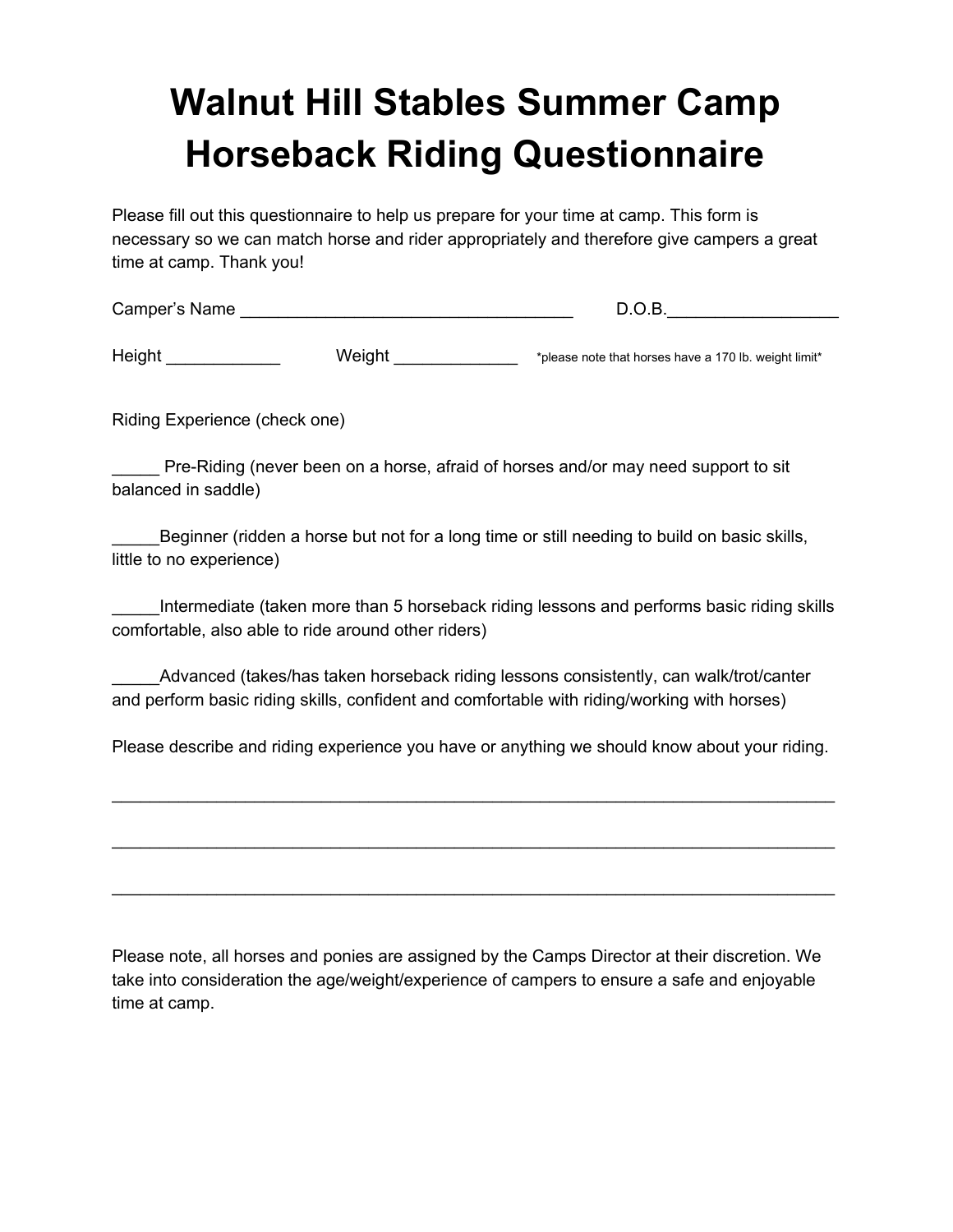# **Medical Emergency Information**

| Child's Name-                                                                                                                                                                                                                 |              | Date of Birth-                         |  |  |
|-------------------------------------------------------------------------------------------------------------------------------------------------------------------------------------------------------------------------------|--------------|----------------------------------------|--|--|
| Guardian #1-                                                                                                                                                                                                                  |              | <b>Contact Number- Contact Number-</b> |  |  |
| Guardian #2-                                                                                                                                                                                                                  |              | <b>Contact Number-</b>                 |  |  |
| <b>Alternative Emergency Contacts:</b>                                                                                                                                                                                        |              |                                        |  |  |
| <b>Name</b>                                                                                                                                                                                                                   | Phone number | Relationship                           |  |  |
| <b>Name</b>                                                                                                                                                                                                                   | Phone number | Relationship                           |  |  |
| Allergies, special needs: Network and the set of the set of the set of the set of the set of the set of the set of the set of the set of the set of the set of the set of the set of the set of the set of the set of the set |              |                                        |  |  |
|                                                                                                                                                                                                                               |              |                                        |  |  |

# **Permission & Consent**

# **Emergency Transportation Consent**

- In an emergency, I give parental consent for staff members to take my child to the nearest hospital or medical clinic to receive the necessary medical attention, if unable to contact either parent or for immediate emergencies.

### **First Aid Consent**

- While under the care and supervision of Walnut Hill Stables staff, I give consent for the Walnut Hill Stables staff to administer First Aid to my child as needed.

# **Paramedic Consent**

- In case of an emergency, when parents cannot be reached and all means of reaching them have been tried, I give my permission to the Walnut Hill Stables staff to call the paramedics squad to transport my child to the nearest hospital.

### **Sunscreen**

- I give consent for staff at Walnut Hill Stables to apply sunscreen to my child. I will send sunscreen with my child throughout the duration of camp.

**I have read and fully understand the important information listed on thisform, warning risk, assumption of risk and waiver and release of all claims. If registering a minor participant, I further attest that I have read this form to my minor child/ward.**

**Signature Print Name Date**

\_\_\_\_\_\_\_\_\_\_\_\_\_\_\_\_\_\_\_\_\_\_\_\_\_\_\_\_\_\_\_\_\_\_\_\_\_\_\_\_\_\_\_\_\_\_\_\_\_\_\_\_\_\_\_\_\_\_\_\_\_\_\_\_\_\_\_\_\_\_\_\_\_\_\_\_